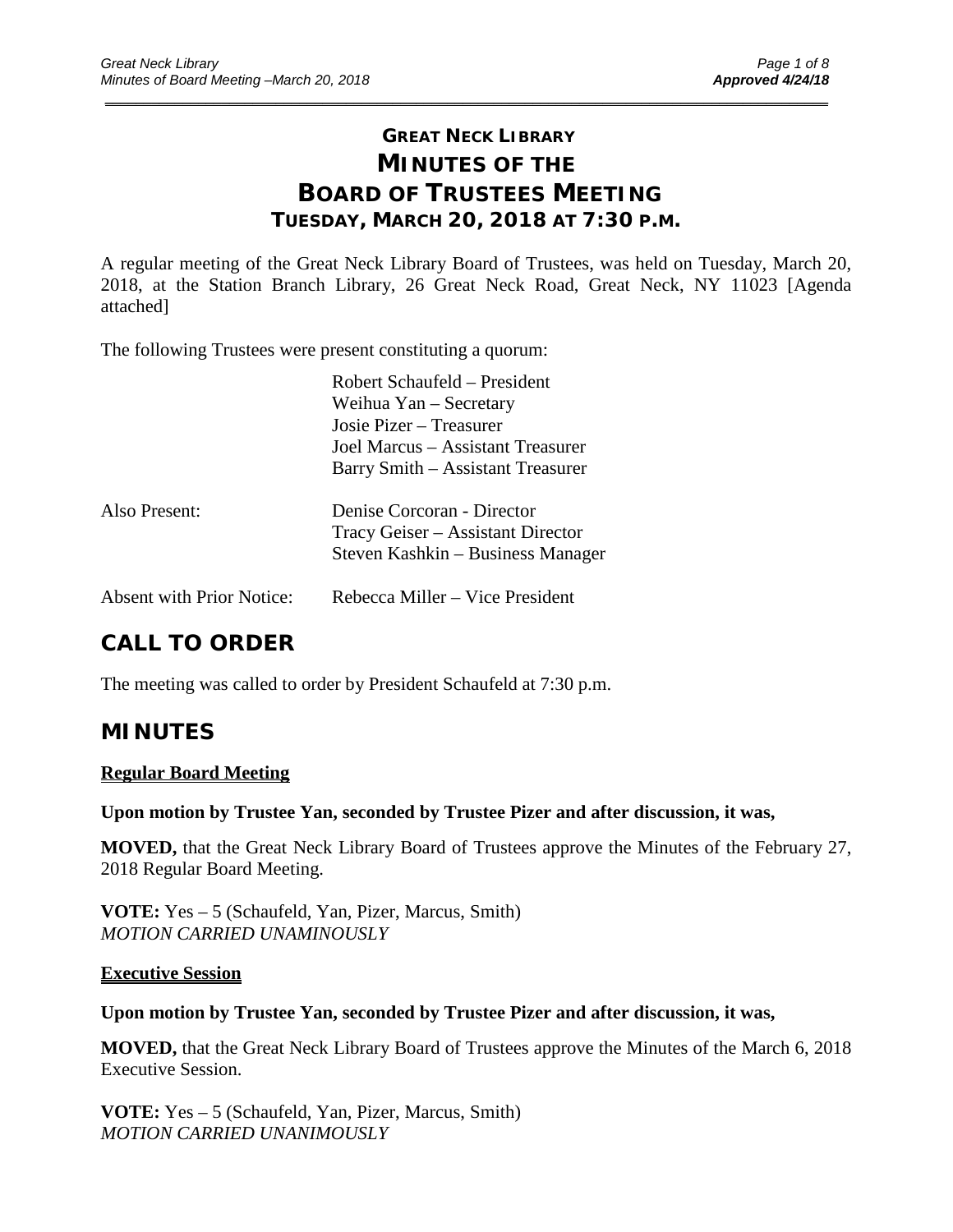## **First Budget Workshop**

### **Upon motion by Trustee Yan, seconded by Trustee Pizer and after discussion, it was,**

**MOVED,** that the Great Neck Library Board of Trustees approve the Minutes of the March 6, 2018 First Budget Workshop.

**VOTE:** Yes – 5 (Schaufeld, Yan, Pizer, Marcus, Smith) *MOTION CARRIED UNANIMOUSLY*

# **TREASURER'S REPORT**

## **Upon motion by Trustee Pizer, seconded by Trustee Marcus and after discussion, it was,**

**RESOLVED,** that the Great Neck Library Board of Trustees accept the following financial reports which have been reviewed by the Finance Committee:

- March 20, 2018, Treasurer's Report;
- Warrant dated March 5 through March 9, 2018 which has been reviewed by the Treasurer, the sums set against their respective names, amounting in the aggregate to \$133,813.20.
- Payroll Warrants for pay dates February 1 and February 15, 2018, which have been reviewed by the Treasurer, (in the amounts of \$148,035.48 and \$156,128.32, respectively,) for a total of \$304,163.80.

**VOTE:** Yes – 5 (Schaufeld, Yan, Pizer, Marcus, Smith) *MOTION CARRIED UNANIMOUSLY*

# **PAYROLL CHANGES**

### **Upon motion by Trustee Pizer, seconded by Trustee Yan and after discussion, it was,**

**RESOLVED,** that the Great Neck Library Board of Trustees accept the Payroll Change report of February 1 through February 28, 2018 as presented, which has been reviewed by the Finance Committee.

**VOTE:** Yes – 5 (Schaufeld, Miller, Yan, Pizer, Marcus) *MOTION CARRIED UNANIMOUSLY*

# **REPORTS**

## **Branch Committee**

President Schaufeld reported that the committee met on February 26, 2018. The space planner presented plans for the Parkville Branch which were very impressive. After some minor changes they should be ready to present to the Board. Plans for new furniture at the Lakeville Branch were also presented. Administration will review these plans and bring back to a future meeting for review. President Schaufeld added that there was discussion of a Ruth Klement memorial to be included as part of the landscaping project at the Main Library.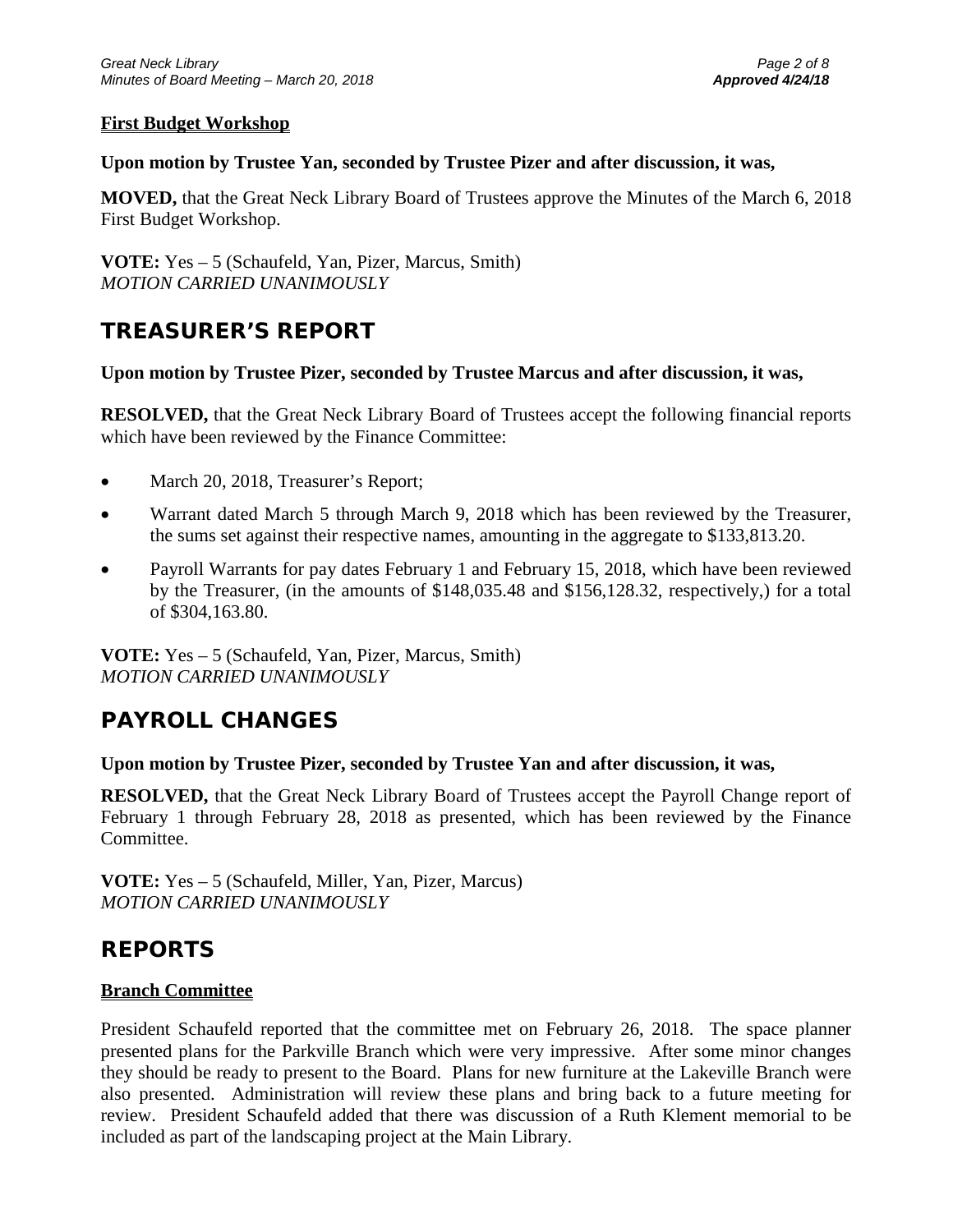## **Main Building Committee**

Vice President Rebecca Miller was not in attendance but minutes from the committee's March 8, 2018 meeting were included in the Board Packet.

### **Policy and By Laws Committee**

Trustee Marcus reported that the committee will be meeting on March 27, 2018 and that they have a long list of items to cover.

### **Fundraising Committee**

Trustee Yan reported the committee met on March 1, 2018. He shared that the committee agreed that soliciting funds for library programming and projects is important and necessary as the library should not rely solely on tax dollars to fund them. Trustee Yan stated that landscaping at the Main Library and the STEM lab for LEVELS are two projects with immediate need for funds. He added that the committee is currently deciding the best way to proceed with their fundraising efforts.

## *Public Comment: M. DiCamillo*

### **Long Range Planning Committee**

Trustee Marcus reported the committee will be meeting on April 30, 2018.

## **Grants**

Assistant Director Tracy Geiser reported that she is still awaiting a response on the STEM and Will Eisner grants previously submitted. She added that they recently applied for a Greentree Good Neighbor Fund grant through the Manhasset Community Fund. The project they submitted was a memory project to enhance the library's local history room.

### **Staff Reports**

Director Denise Corcoran stated that the Parkville Branch, with the addition of children's librarian, Kat Baumgartner, is increasing its presence in the Parkville community.

Ms. Corcoran shared that maintenance staff has been doing a great job at handling tasks in-house resulting in savings for the library.

Ms. Corcoran commended Donna Litke, programming coordinator, on the work she has been doing showcasing art work in the library through successful relationships with the artists. Trustee Smith recommended reaching out to local high schools to consider showcasing high school artists. Trustee Pizer requested that Ms. Roth's memoir program and senior art from Cumberland be looked into as well.

Ms. Corcoran announced that the branch head rotation is in its third month and thanked the branch heads for their great work and excellent patron service during this transition. She was particularly pleased with Justin Crossfox's report and feels the rotation has enhanced our services. Director Corcoran thanked Deidre Goode, who was in attendance, for coordinating with the branches on Children's Programs.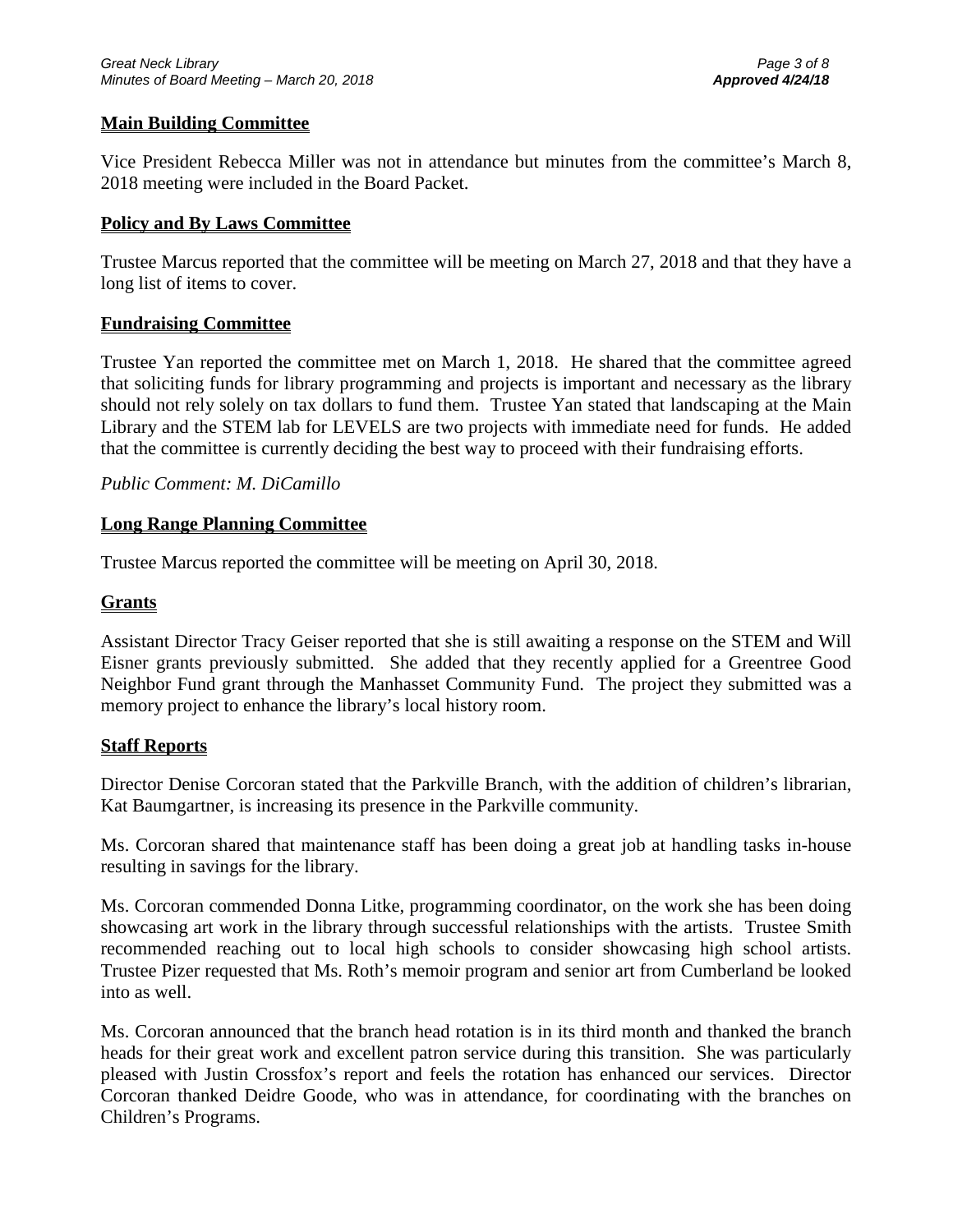Ms. Corcoran indicated that she continues to keep a close eye on what is going in and coming out of the library collection.

*Public Comment: M. DiCamillo*

### **Director's Report**

Text of Denise Corcoran's, Director, written report dated March 2018 below:

#### ADMINISTRATION:

- Marietta DiCamillo has been selected to fill the vacant position on the Nominating Committee.
- The Annual Report for Public and Association Libraries 2017 has been completed and submitted for Board approval.
- Information was prepared for Budget workshops which were held on Tuesday, March  $6<sup>th</sup>$  and Monday, March  $12^{th}$ .
- Programming information is being sent to Public Access TV so that upcoming events can be posted to bulletin boards giving residents access to an additional platform for information.
- Interviews to fill the position of F/T Clerk have been completed.
- Periodicals are currently being RFID tagged.
- Christy Orquera, Librarian, and Christian Marra, Librarian Trainee, attended Library Advocacy Day in Albany on February 28th.
- Justin Crossfox, Branch Head, and Christy Orquera, Librarian, attended the Alaska Library Association Conference in Anchorage to present their program on March 9<sup>th</sup> titled *Creating a Veterans Resource Fair.*
- On March 13th, Tracy Geiser, Assistant Director, and I attended Webinar titled *State Aid for Library Construction: What It Is and How to Apply.* The Webinar covered information related to DASNY funds application requirements and process.
- I attended the Great Neck Board of Education meeting on March 5, 2018. There was a ceremony for students who received Board of Education Certificates of Commendation for contributing to the quality of life at the John L. Miller-Great Neck North High School. After the ceremony, many residents addressed the Board of Education with concerns about school safety.
- I contacted Alfredo G. Cavallaro, NYS Director of Facilities III, at Great Neck Public Schools to obtain information needed for the Public Assembly Permit for the Parkville branch. The information has since been sent.
- I met with a patron at Great Neck House to discuss a possible book donation.
- I met with several patrons to discuss library services.

#### MAIN:

- A painting by Gregoire Nicholas Finez has been displayed in the Community Room. Charlie Wohlgemuth and his team completed the installation saving the Great Neck Library the cost of outsourcing. Donna Litke identified the appropriate location for display.
- A Flag drop box donated by Darren Chen as part of an Eagle Scout project has been installed outside of the Main Library.
- Representatives from Addison repaired and replaced parts on the HVAC units at Main. The units had additional malfunctions during the storms. Representatives from Addison will be returning to address.
- Staff continues to work with Innovative and Biblioteca on configuration and testing of our self-check system.
- Our Network Consultant OSI Technologies has been working in conjunction with staff on analysis of our current systems and development of a five year plan.

#### BRANCHES:

- Staff at the Lakeville branch are working to reorganize materials and workspaces to better serve our patrons. Furniture replacement has been researched and costed.
- We are working with MDA Designgroup Architects & Planners on our Parkville and Station space planning projects.
- The Parkville Public Assembly Permit is pending.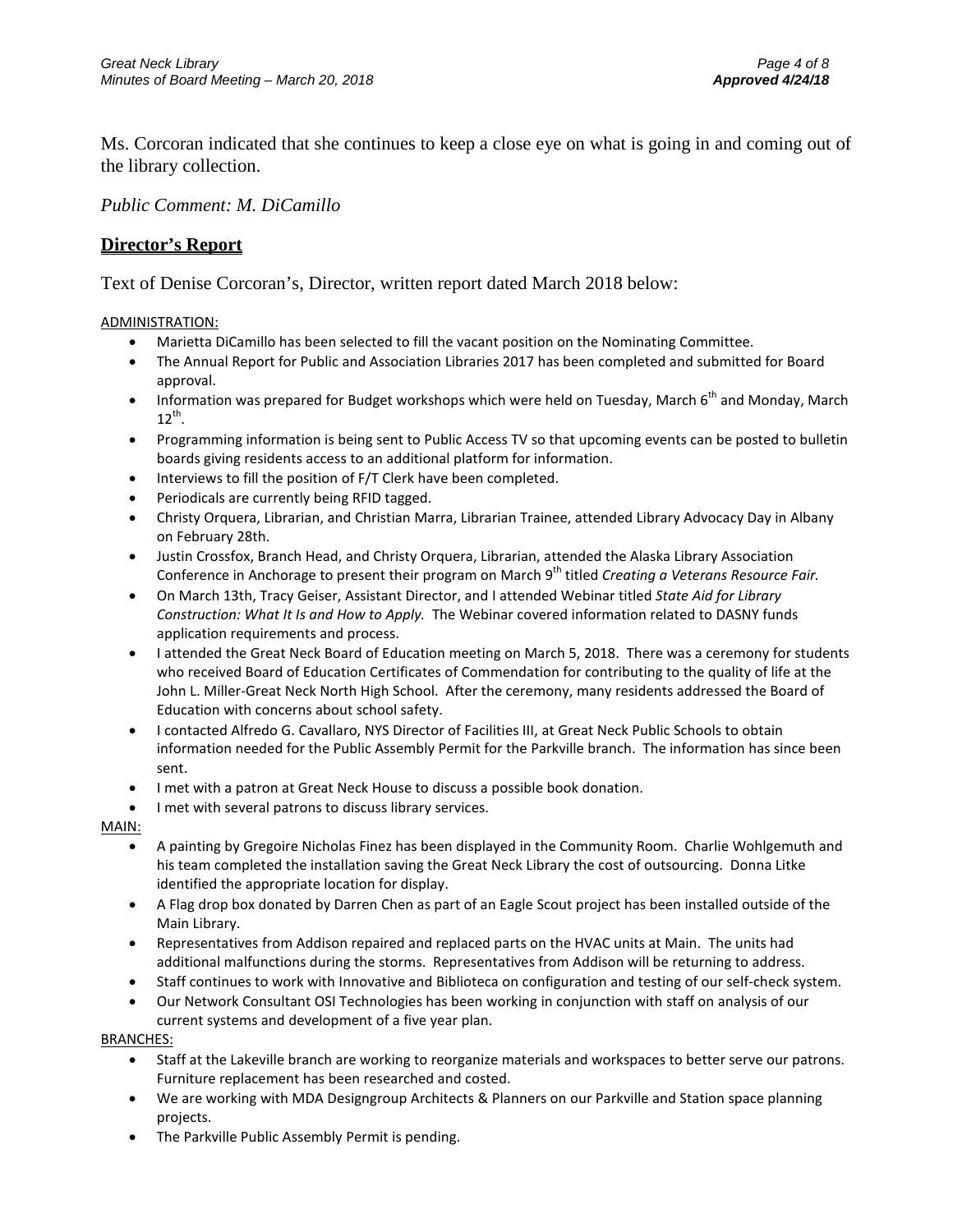## **Assistant Director's Report**

Assistant Director Geiser reiterated Director Cocoran's comments regarding the Branch Head rotation and added that it is nice to see the support and cooperation between all of them.

Ms. Geiser also announced that she has now taken on the Technical Services Department and has been shadowing Arifa Shuja to learn their processes.

Text of Tracy Geiser's, Assistant Director, written report dated March 2018 below:

MAIN:

- On February 28<sup>th</sup>, representatives from Addison and OLA worked on the malfunctioning rooftop HVAC units. A few items were fixed and some were replaced. The units were working well until we had a power outage from the recent storm. Addison will be back again on either March 14th or 15th to work on them again.
- Our RFID company, Bibliotheca, is in need of an application from Innovative Interfaces that will help the selfcheckout machines "read" our catalog. This one application will cover all four buildings as well as all involved computers. Once this application is installed we will be able to move forward with getting everything up and running. Noel Miranda has been working with Jennifer Green, Garry Horodyski, Innovative and myself on making sure that all functions are correct before going public. We are anticipating a small ribbon-cutting ceremony for this event. Two other options for the self-check stations that we are investigating are the possibility of adding:
	- o a PIN number so that a patron's card if lost will remain safe to use at the self-check station;
	- o being able to have an email account added through the self-check station for those wishing to receive library notifications.

#### BRANCHES:

- We continue to work with MDA Designgroup, our space planner for the Parkville and Station branches. On Monday, February 26<sup>th</sup>, during our Branch Committee meeting, Elisabeth Martin from MDA presented her plans for Parkville. Her ideas allow for a modern and easy flow to the branch. There will be better lighting, a brand new Children's room, and a larger program room, as well as few quiet study areas.
- I did collection counts at Parkville and Station that were sent over to MDA in order to budget correctly for shelving. Both branches collections will be completely brought back as well as having room to grow.
- On March 9<sup>th</sup>, 2018, Justin Crossfox, Branch Head and Christy Orquera, Reference Librarian, will be presenting their program, *Creating a Veterans Resource Fair* at the Alaska Library Association. (http://akla.org/anchorage2018/event/creating-a-veterans-resource-fair/)
- The architectural drawings for the Parkville Certificate of Occupancy have been sent in to the town and we had our inspection. We are currently waiting for the school district to send in the needed paperwork from their end in order to complete our application.
- On February  $5<sup>th</sup>$  the Branch Head Librarians began their branch rotations. They have been working cooperatively in order to continue to provide great customer service and programming to the Great Neck community Patrons who have inquired as to why this move has been done have been informed that this will allow the community the opportunity to meet and work with each of our Branch Heads. This move also gives our Branch Heads the opportunity to meet the whole Great Neck community as well as being able to bring their expertise to all. Each Head will have the chance to do different types of programming that they may not normally be able to do.

*Public Comment: M. DiCamillo*

# **OLD BUSINESS**

None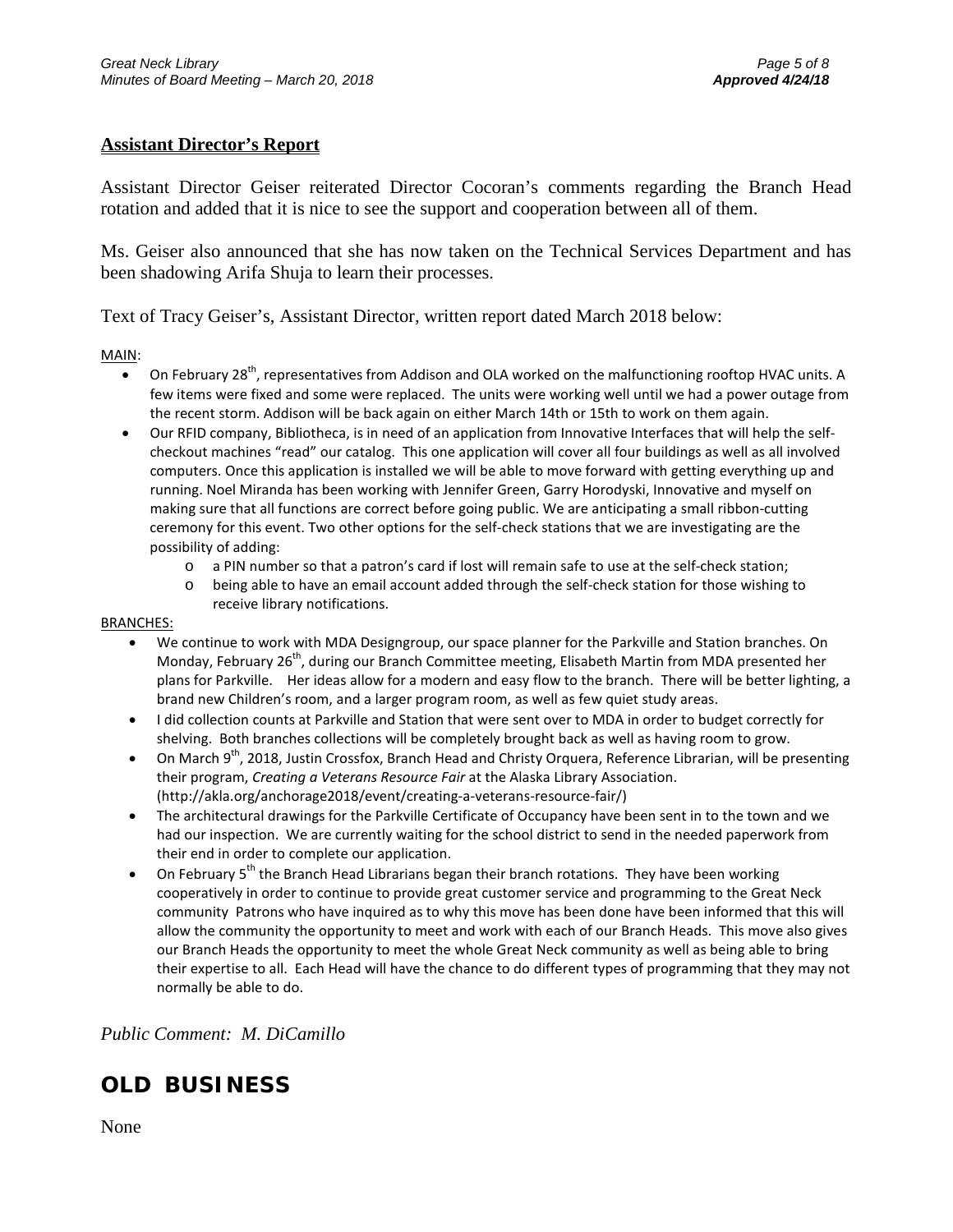# **NEW BUSINESS**

## **(a) Sustainable Library Certification Program**

Matthew Bollerman, Director, Hauppauge Public Library, was on hand to discuss the Sustainable Library Certification Program. Membership in this program provides libraries with the tools and expertise to realize sustainability goals ultimately ending in certification.

*Public Comment: M. DiCamillo*

# **(b) Posting of Vacancy for the Board of Trustees**

President Schaufeld announced that the posting to fill the vacancy for the Board of Trustees has been updated with an extended deadline. Interested members should send a letter and resume to the attention of the Chair of the Nominating Committee by Friday, April 6, 2018.

# **(c) Acceptance of NYS Annual Report**

**Upon motion by Trustee Marcus, seconded by Trustee Smith and after discussion, it was,**

**RESOLVED**, that the Great Neck Library Board of Trustees accept the New York State Great Neck Library 2017 Annual Report for Public and Association Libraries as presented.

**VOTE:** Yes – 5 (Schaufeld, Yan, Pizer, Marcus, Smith) *MOTION CARRIED UNANIMOUSLY* 

## **(d) Approval of Status API Implementation for RFID Self Check Machines**

## **Upon motion by Trustee Smith, seconded by Trustee Marcus and after discussion, it was,**

RESOLVED, that the Great Neck Library Board approve the purchase of one (1) license and API implementation to provide integration between Sierra and RFID from Innovative Interfaces, Inc. for a total amount of \$4,650.00; such funds to be taken from the Automated Library Fund.

**VOTE:** Yes – 5 (Schaufeld, Yan, Pizer, Marcus, Smith) *MOTION CARRIED UNANIMOUSLY*

## **(e) Acceptance of Kanopy Video Streaming**

## **Upon motion by Trustee Yan, seconded by Trustee Pizer and after discussion, it was,**

RESOLVED, that the Great Neck Library Board of Trustees accept the addition of Kanopy video streaming to the digital collection at a total cost not to exceed \$8,000.00 per year; such funds to be taken from the E-Books/E-Audio Books – A/V expense line in the General Fund.

**VOTE:** Yes – 5 (Schaufeld, Yan, Pizer, Marcus, Smith) *MOTION CARRIED UNANIMOUSLY*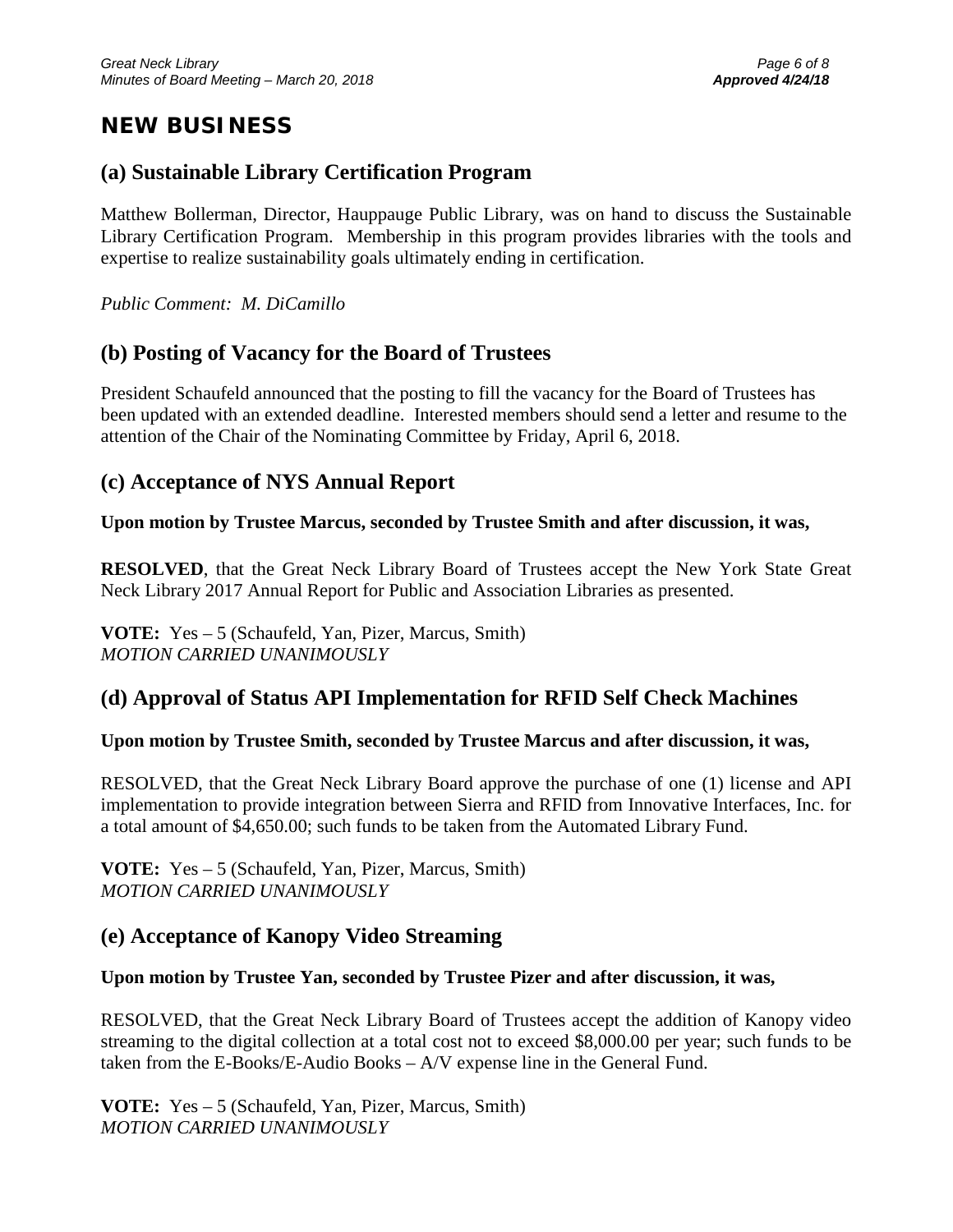## **(f) Approval of Additional Shelving**

## **Upon motion by Trustee Marcus, seconded by Trustee Pizer and after discussion, it was,**

RESOLVED, that the Great Neck Library Board of Trustees approve the purchase of additional Estey shelving for the Mezzanine area of the Main Library from Library Interiors Inc. in the amount of \$6,026.40; such funds to be taken from the Main Building and Special Services Fund.

**VOTE:** Yes – 5 (Schaufeld, Yan, Pizer, Marcus, Smith) *MOTION CARRIED UNANIMOUSLY*

## **(g) Proceed with RFP for Computer Servers**

## **Upon motion by Trustee Smith, seconded by Trustee Marcus and after discussion, it was,**

RESOLVED, that the Great Neck Library Board of Trustees proceed with a Request for Proposal (RFP) for the purchase and installation of computer servers and RAID storage.

**VOTE:** Yes – 5 (Schaufeld, Yan, Pizer, Marcus, Smith) *MOTION CARRIED UNANIMOUSLY*

*Public Comment: M. DiCamillo*

## **(h) Budget Surplus Transfers**

## **Upon motion by Trustee Pizer, seconded by Trustee Marcus and after discussion, it was,**

RESOLVED, that the Great Neck Library Board of Trustees authorize the transfer of \$750,000 into the Landscaping Fund; \$250,000 into the Automated Library Fund; \$500,000 into the Branch and Special Services Fund; and \$250,000 to the Bond Retirement Fund. Such transfers are to come from the 2015/16 and 2016/17 budget surplus in the General Fund.

**VOTE:** Yes – 5 (Schaufeld, Yan, Pizer, Marcus, Smith) *MOTION CARRIED UNANIMOUSLY*

*Public Comment: M. DiCamillo*

## **(i) Transfer of Funds for the Landscaping Fund**

## **Upon motion by Trustee Smith, seconded by Trustee Yan and after discussion, it was,**

RESOLVED, that the Great Neck Library Board of Trustees authorize the transfer of \$1,800 from the Restricted Gift Fund to the Landscaping Fund for the Fund Balance – Patio Garden restricted Gift.

**VOTE:** Yes – 5 (Schaufeld, Yan, Pizer, Marcus, Smith) *MOTION CARRIED UNANIMOUSLY*